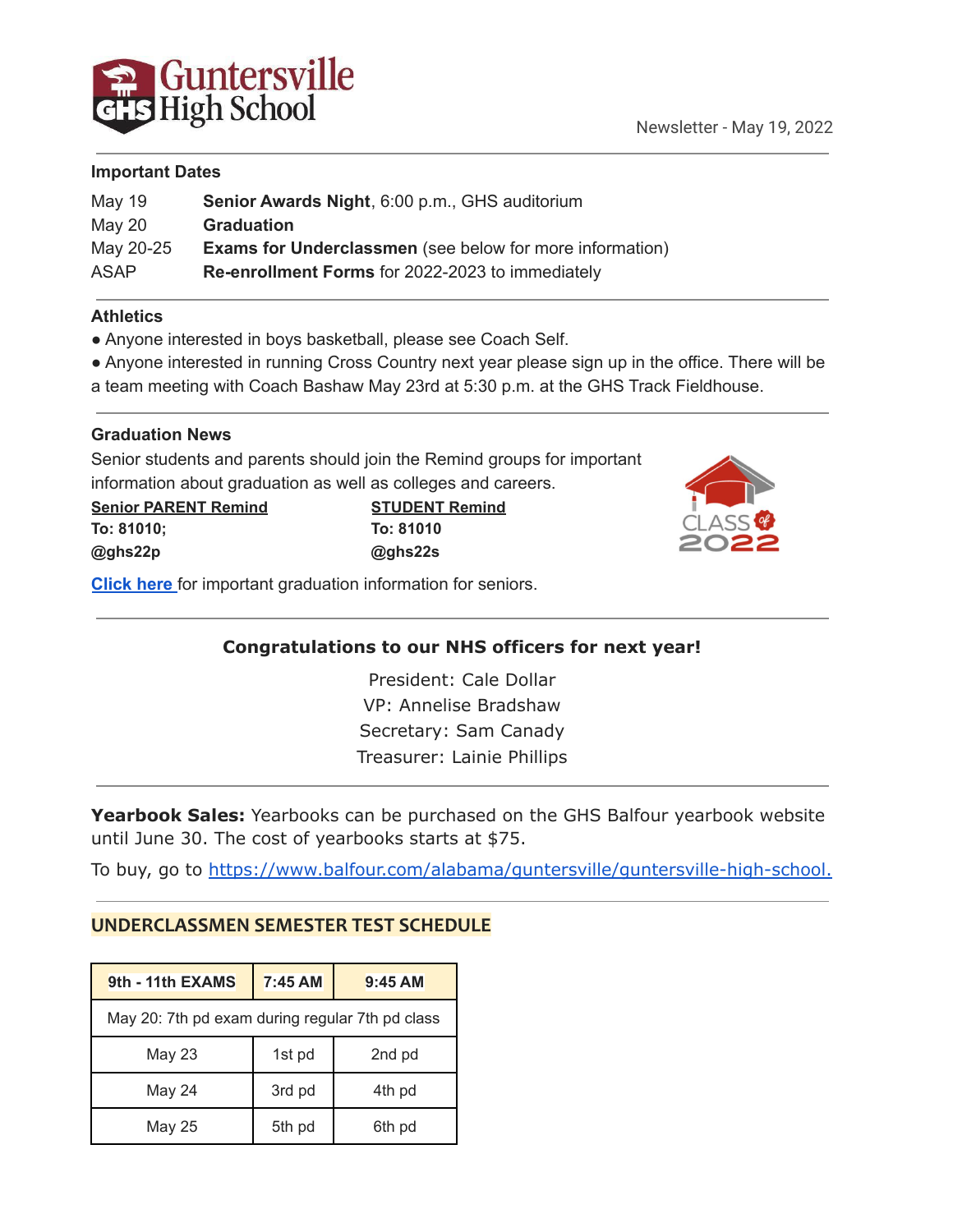**Chromebooks & chargers must be turned in to the Media Center after students' last exams**.



- Click on the links below for important information.
- ➤ **Senior [Chromebook](https://drive.google.com/file/d/1Dy-BhzTj-ku0-_snRuByUUPHCIvfcER8/view?usp=sharing) Turn-In**
- ➤ **[Underclassmen](https://drive.google.com/file/d/1DwxQIAlHo3jpjlBJoUSTG4-G9M1By2kf/view?usp=sharing) Chromebook Turn-In**

# FREE DENTAL CARE!

ADPH has partnered with these local dental providers that want to help you keep your teeth and gums healthy at NO cost to you.



**Health Science Building** 6250 HWY 31 North Tanner, AL 35671 256-306-2815 Contact person: Sunnie McWhorter



**Wallace State Community College Dental Clinic** 801 Main Street NW P.O. Box 2000 Hanceville, AL 35077 256-352-8300

# **KEEP YOUR TEETH SHINY AND BRIGHT.**

Remember to Brush them Every Day and Every Night.



# *Who needs to build their resume??*

**The City of Guntersville** is hiring lifeguards for this summer at the Guntersville Recreation Center. Lifeguarding is a great job with flexible schedules and fun coworkers!

Lifeguard classes will be offered on May 20, 21, and 22 at the Rec Center pool. For more information, call 256-571-7590.